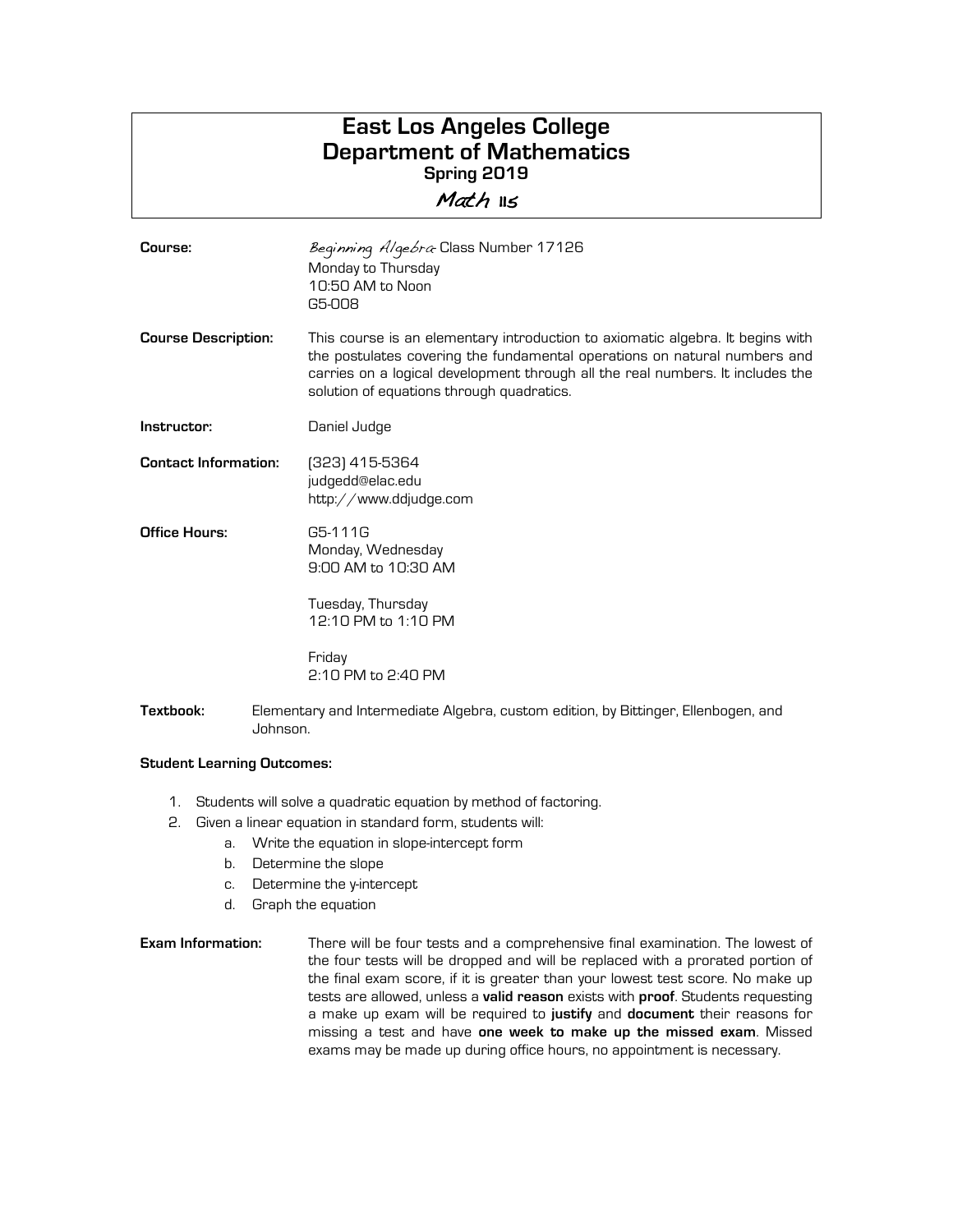Homework Information: **Homework will be assigned and collected the day you take your tests.** Refer to the testing schedule to determine the days your homework is due.

| <b>Grade Information</b>  | Grades are determined by the amount of points that are earned.                                                                                                                                                                                                                                                                                                                                                                                                                                                          |                                                                                  |                                                                                                          |                                 |
|---------------------------|-------------------------------------------------------------------------------------------------------------------------------------------------------------------------------------------------------------------------------------------------------------------------------------------------------------------------------------------------------------------------------------------------------------------------------------------------------------------------------------------------------------------------|----------------------------------------------------------------------------------|----------------------------------------------------------------------------------------------------------|---------------------------------|
|                           | <b>Point Distribution</b>                                                                                                                                                                                                                                                                                                                                                                                                                                                                                               |                                                                                  | <b>Scale</b>                                                                                             |                                 |
|                           | Test 1<br>Test 2<br>Test 3<br>Test 4<br>Homework<br>Final                                                                                                                                                                                                                                                                                                                                                                                                                                                               | 150 points<br>150 points<br>150 points<br>150 points<br>100 points<br>300 points | $1000$ to $900$ points<br>899 to 800 points<br>799 to 700 points<br>699 to 600 points<br>599 to 0 points | A<br>B<br>$\mathbf C$<br>D<br>F |
| <b>Calculator Policy:</b> |                                                                                                                                                                                                                                                                                                                                                                                                                                                                                                                         | No calculators will be used in this class.                                       |                                                                                                          |                                 |
| <b>Attendance Policy:</b> | The student is expected to attend every meeting of all classes for which he<br>or she is registered. It is the responsibility of the student to notify the<br>instructor of circumstances which will prevent attendance at any meeting<br>of the class. Whenever absence in hours exceed the number of hours the<br>class meets per week, students may be excluded from class by the<br>instructor. It is the student's responsibility to drop from a course, if they<br>intend to no longer be enrolled in the course. |                                                                                  |                                                                                                          |                                 |
| <b>DSPS:</b>              | Students with disabilities who need reasonable accommodation should<br>promptly alert the instructor, then provide verification of disability to the<br>Disabled Students Program located in E1-106 or call [323] 265-8787 to<br>make an appointment. If a student with a disability feels that accommodations<br>offered are inappropriate or insufficient, she/he should seek the assistance of<br>the DSP&S Coordinator and/or the Vice President of Student Services.                                               |                                                                                  |                                                                                                          |                                 |

**9803.28 Academic Dishonesty**. Violations of Academic Integrity include, but are not limited to, the following actions: cheating on an exam, plagiarism, working together on an assignment, paper or project when the instructor has specifically stated students should not do so, submitting the same term paper to more than one instructor, or allowing another individual to assume one's identity for the purpose of enhancing one's grade.

| <b>Cheating Policy:</b> | Cheating constitutes academic dishonesty and will be handled as part of the<br>grading process. If students are caught cheating on a test, or final, there will<br>be a zero assigned for the assignment and a letter written to the Dean of<br>Students, or International Student's Office, requesting they take formal action<br>against the student. |
|-------------------------|---------------------------------------------------------------------------------------------------------------------------------------------------------------------------------------------------------------------------------------------------------------------------------------------------------------------------------------------------------|
| Incomplete Policy:      | Incompletes are given to those students that can say yes to all of the following<br>questions.                                                                                                                                                                                                                                                          |
|                         | 1. You have an emergency that requires you to miss instruction.<br>2. The emergency has taken place after the withdrawal deadline.<br>3. You are passing at the time of the emergency and incomplete request.                                                                                                                                           |
|                         | If a student is earning a grade not o his/her satisfaction, then the student<br>may petition to repeat the course                                                                                                                                                                                                                                       |